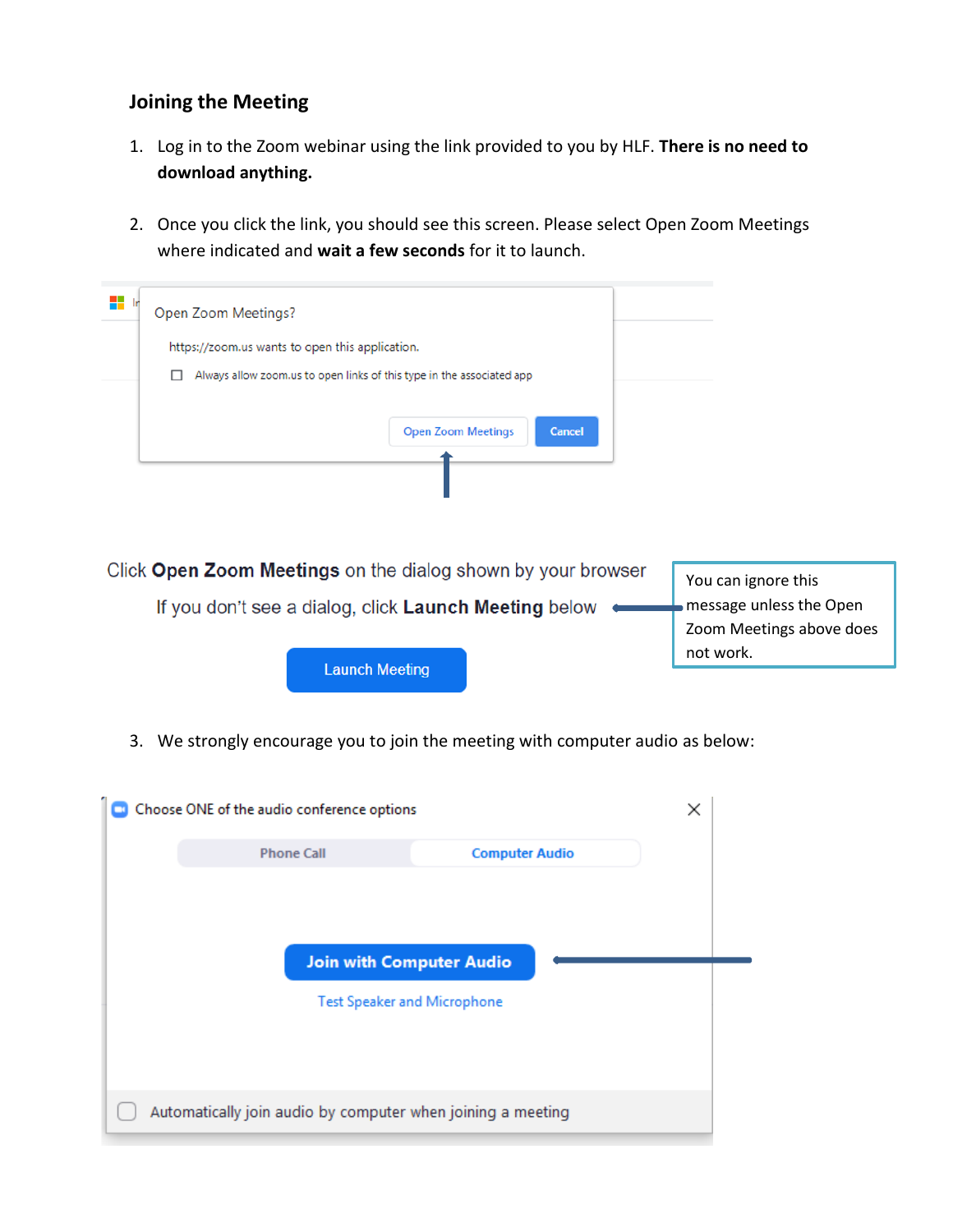(If you are unable to join via computer audio, please follow the instructions for joining via phone call and be sure to place your phone on mute once in the meeting.)

4. Next, you should see the following dialogue box. Please enter your email and full name, then click Join Webinar.

| Connecting       |                                      |
|------------------|--------------------------------------|
|                  | <b>Enter your email and name</b>     |
| Your email       |                                      |
| <b>Your Name</b> |                                      |
|                  | Remember my name for future meetings |
|                  | Join Webinar<br>Cancel               |
|                  |                                      |

Once in the meeting, you will only be able to see and hear the evening's speakers and the presentation. You will not see or hear other guests and nobody will see or hear you.

## **Asking Questions on Motions**

If you have a question related to a motion on the floor, please click on the Raise Hand icon at the bottom of your screen -- when prompted by the host -- to indicate that you have a question.